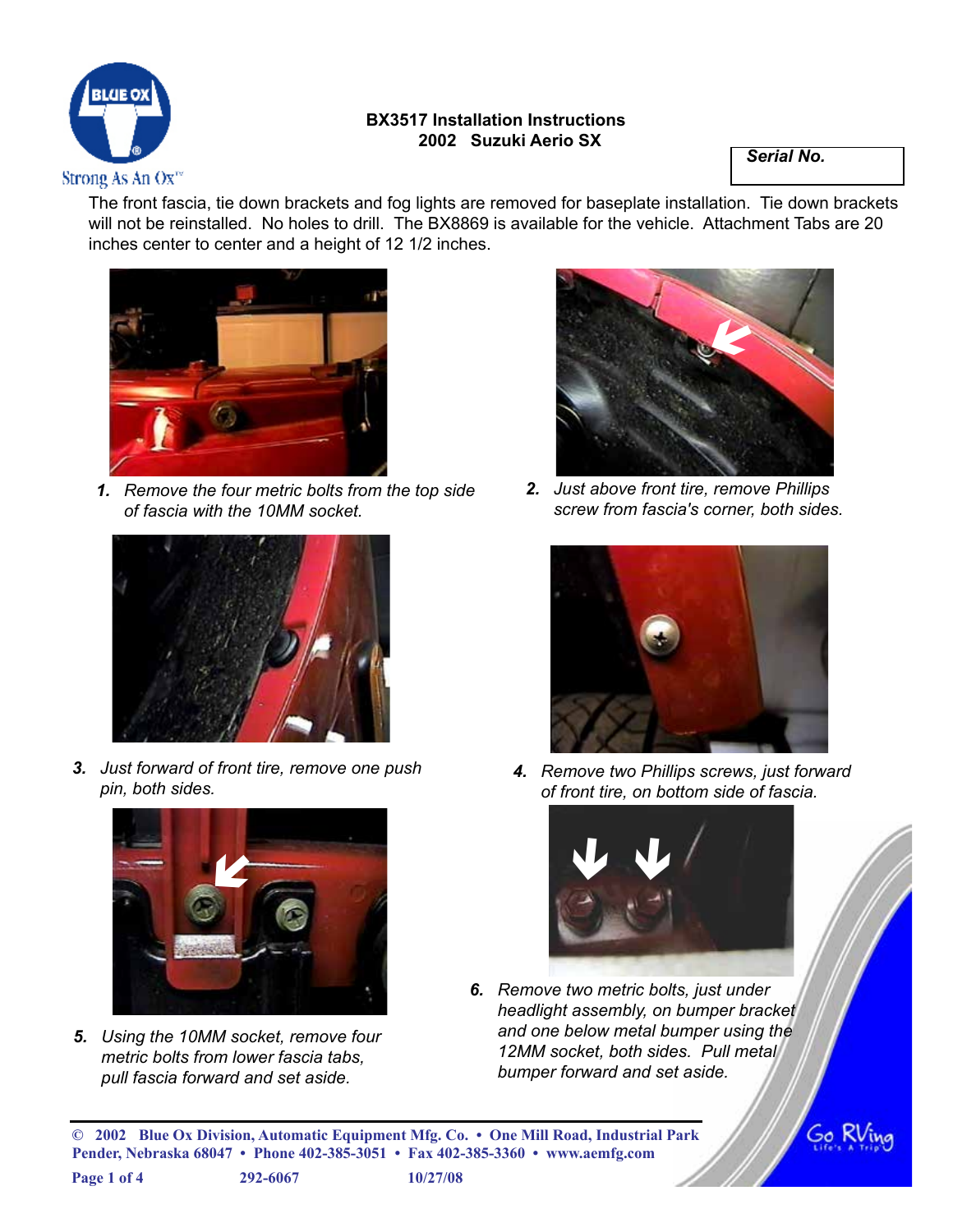



*7. Remove the three metric bolts from the windshield washer reservoir on the driver's side, with the 10MM socket. Unplug electrical connection, tubing and cap reservoir, set aside.*



*9. Using the hacksaw, make four cuts in webbing (see step 13 for top cut) and bend forward with the vise grips, both sides.*



*11. Using the utility knife cut out a slot 3 1/2" back to marks in step 10. This will allow baseplate to slide into place.*



*8. Remove one push pin from air baffle on passenger's side.*



*10. Measure and mark from the right side of center support, to the left 9 1/4" and 9 5/8" on lower air dam. Measure and mark from the left side of center support, to the right 9 1/4" and 9 5/8" on lower air dam.*



*12. Hold baseplate to align with existing hole on driver's side reservoir, hand tighten item 7. Align existing hole for air baffle, on passenger's side and clamp with vise grips.*

60 K

**© 2002 Blue Ox Division, Automatic Equipment Mfg. Co. • One Mill Road, Industrial Park Pender, Nebraska 68047 • Phone 402-385-3051 • Fax 402-385-3360 • www.aemfg.com Page 2 of 4 292-6067 10/27/08**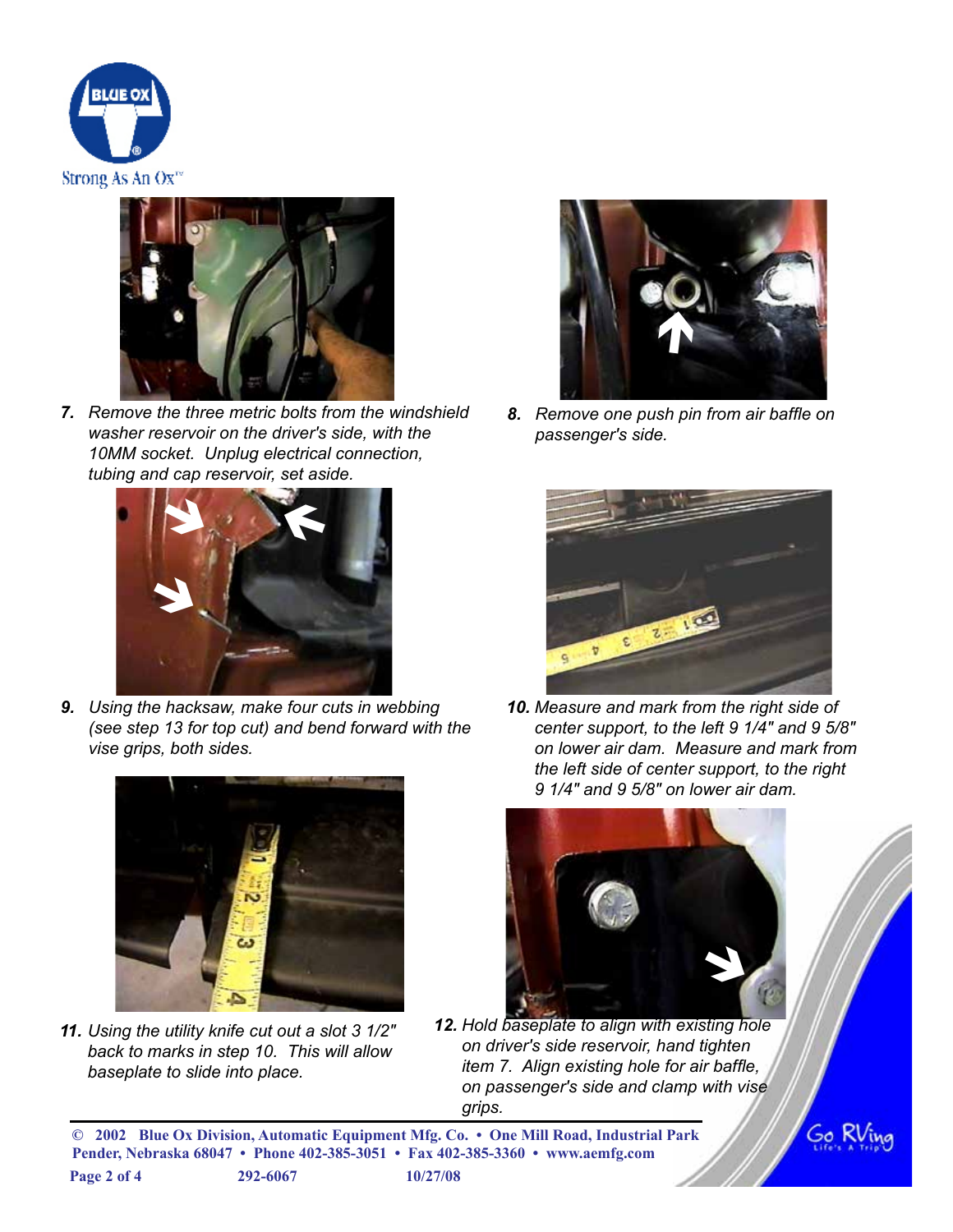



*13. Using the baseplate as a template, drill two upper holes and one lower hole with the 7/16" drill bit, both sides. Insert item 3 into frame end to align with drilled holes and tighten items 5 and 6, according to drawing on last page. Be sure and use loctite on all bolts before tightening, refer to General Instruction Sheet for torque specs.*



*15. Remove metric bolt installed in step 12 and reinstall washer reservoir using items 7 and 8 according to drawing on last page. Be sure and use loctite on all bolts before tightening, refer to General Instruction Sheet for torque specs.*



*14. Insert item 2 behind webbing to align with lower drilled hole and tighten items 5 and 6. Be sure and use loctite on all bolts before tightening, refer to General Instruction Sheet for torque specs.*



- *16. Reinstall push pin in air baffle on passenger's side and metal bumper. Hold fascia in place and mark areas that need to be trimmed, trim accordingly using diagonal cutters. Install fascia and headlight assemblies. Be sure all electrical connections are plugged in properly.*
- *17. The dimensional variations between otherwise identical cars can be considerable. While the location and size of the holes in the baseplate were designed to allow for easy installation, it may be necessary to file a hole slightly to allow a bolt to clear.*
- *18. Install the tow bar and safety cables according to the instructions included in their packages.*
- *19. Do not substitute other devices if the tow bar pin and clip are lost.*
- *20. DEALER OR INSTALLER: BE CERTAIN THE USER RECEIVES THE INSTRUCTION SHEET.*